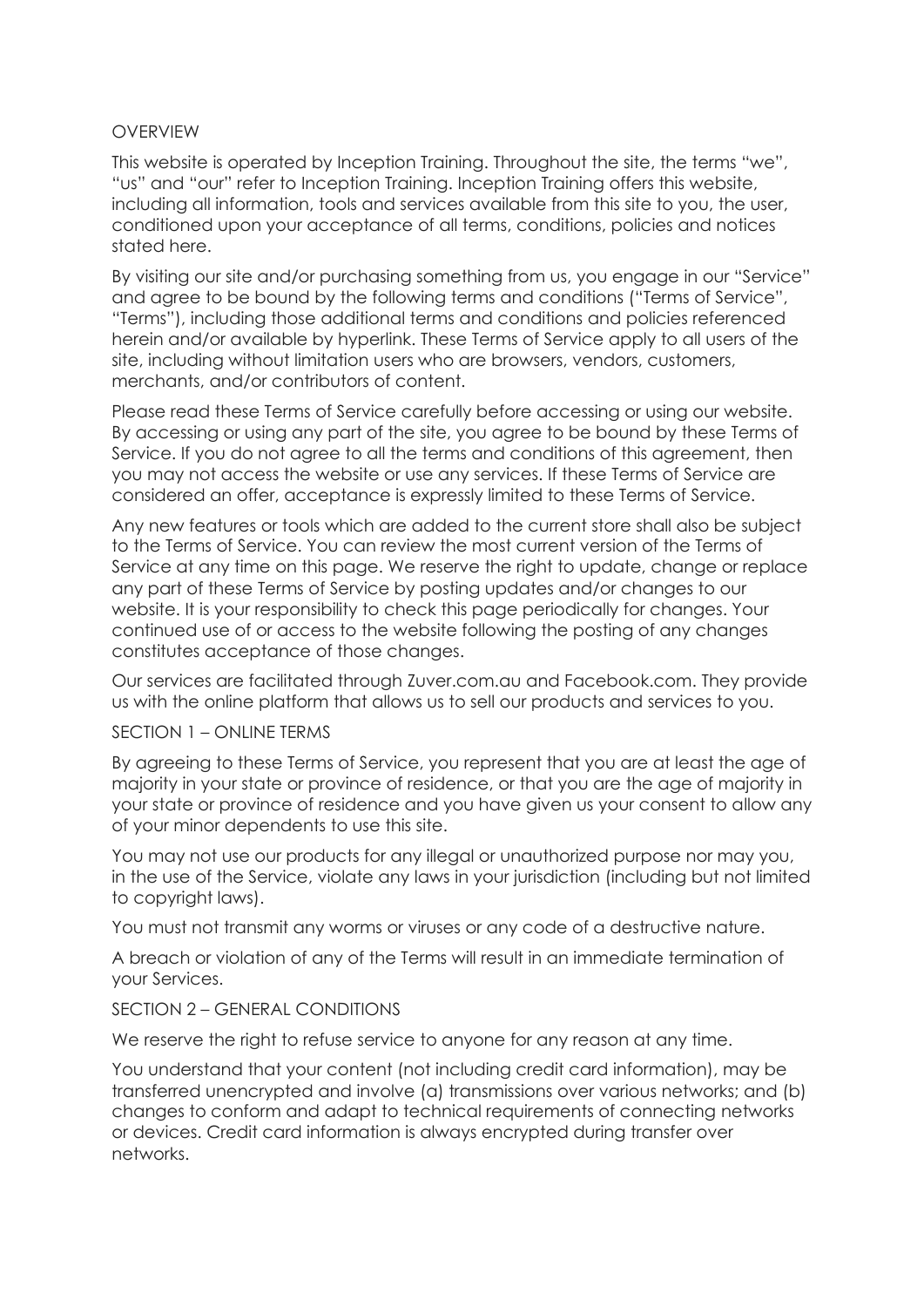You agree not to reproduce, duplicate, copy, sell, resell or exploit any portion of the Service, use of the Service, or access to the Service or any contact on the website through which the service is provided, without express written permission by us.

The headings used in this agreement are included for convenience only and will not limit or otherwise affect these Terms.

SECTION 3 – ACCURACY, COMPLETENESS AND TIMELINESS OF INFORMATION

We are not responsible if information made available on this site is not accurate, complete or current. The material on this site is provided for general information only and should not be relied upon or used as the sole basis for making decisions without consulting primary, more accurate, more complete or more timely sources of information. Any reliance on the material on this site is at your own risk.

This site may contain certain historical information. Historical information, necessarily, is not current and is provided for your reference only. We reserve the right to modify the contents of this site at any time, but we have no obligation to update any information on our site. You agree that it is your responsibility to monitor changes to our site.

SECTION 4 – MODIFICATIONS TO THE SERVICE AND PRICES

Prices for our products are subject to change without notice.

We reserve the right at any time to modify or discontinue the Service (or any part or content thereof) without notice at any time.

We shall not be liable to you or to any third-party for any modification, price change, suspension or discontinuance of the Service.

#### SECTION 5 – PRODUCTS OR SERVICES

Certain products or services may be available exclusively online through the website. These products or services may have limited quantities and are subject to return or exchange only according to our Return Policy.

We have made every effort to display as accurately as possible the colors and images of our products that appear at the store. We cannot guarantee that your computer monitor's display of any color will be accurate.

We reserve the right, but are not obligated, to limit the sales of our products or Services to any person, geographic region or jurisdiction. We may exercise this right on a case-by-case basis. We reserve the right to limit the quantities of any products or services that we offer. All descriptions of products or product pricing are subject to change at anytime without notice, at the sole discretion of us. We reserve the right to discontinue any product at any time. Any offer for any product or service made on this site is void where prohibited.

We do not warrant that the quality of any products, services, information, or other material purchased or obtained by you will meet your expectations, or that any errors in the Service will be corrected.

## SECTION 6 – ACCURACY OF BILLING AND ACCOUNT INFORMATION

We reserve the right to refuse any order you place with us. We may, in our sole discretion, limit or cancel quantities purchased per person, per household or per order. These restrictions may include orders placed by or under the same customer account, the same credit card, and/or orders that use the same billing and/or shipping address. In the event that we make a change to or cancel an order, we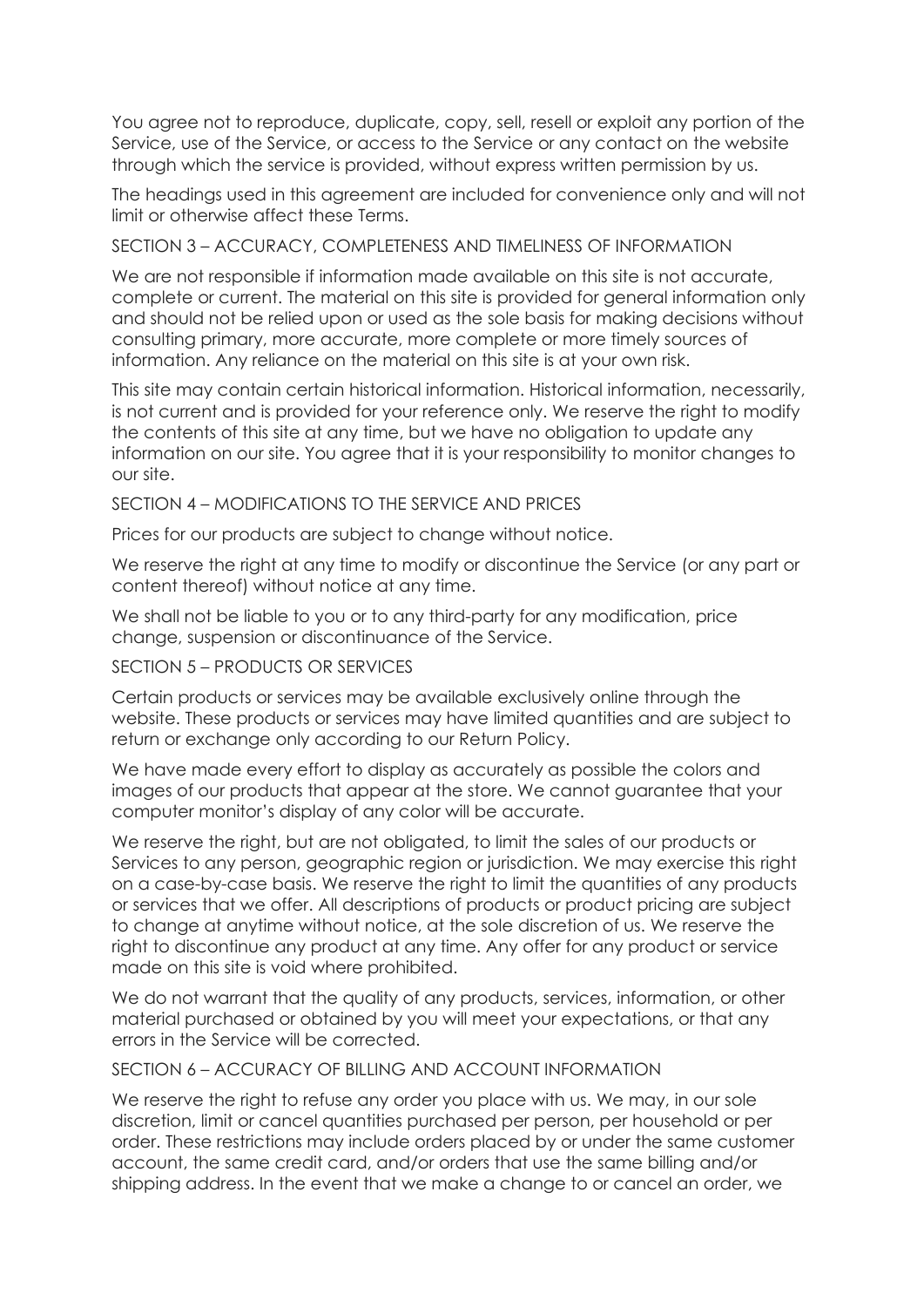may attempt to notify you by contacting the e-mail and/or billing address/phone number provided at the time the order was made. We reserve the right to limit or prohibit orders that, in our sole judgment, appear to be placed by dealers, resellers or distributors.

You agree to provide current, complete and accurate purchase and account information for all purchases made at our store. You agree to promptly update your account and other information, including your email address and credit card numbers and expiration dates, so that we can complete your transactions and contact you as needed.

For more detail, please review our Returns Policy.

SECTION 7 – OPTIONAL TOOLS

We may provide you with access to third-party tools over which we neither monitor nor have any control nor input.

You acknowledge and agree that we provide access to such tools "as is" and "as available" without any warranties, representations or conditions of any kind and without any endorsement. We shall have no liability whatsoever arising from or relating to your use of optional third-party tools.

Any use by you of optional tools offered through the site is entirely at your own risk and discretion and you should ensure that you are familiar with and approve of the terms on which tools are provided by the relevant third-party provider(s).

We may also, in the future, offer new services and/or features through the website (including, the release of new tools and resources). Such new features and/or services shall also be subject to these Terms of Service.

SECTION 8 – THIRD-PARTY LINKS

Certain content, products and services available via our Service may include materials from third-parties.

Third-party links on this site may direct you to third-party websites that are not affiliated with us. We are not responsible for examining or evaluating the content or accuracy and we do not warrant and will not have any liability or responsibility for any third-party materials or websites, or for any other materials, products, or services of third-parties.

We are not liable for any harm or damages related to the purchase or use of goods, services, resources, content, or any other transactions made in connection with any third-party websites. Please review carefully the third-party's policies and practices and make sure you understand them before you engage in any transaction. Complaints, claims, concerns, or questions regarding third-party products should be directed to the third-party.

# SECTION 9 – USER COMMENTS, FEEDBACK AND OTHER SUBMISSIONS

If, at our request, you send certain specific submissions (for example contest entries) or without a request from us you send creative ideas, suggestions, proposals, plans, comments or other materials, whether online, by email, by postal mail, or otherwise (collectively, 'comments'), you agree that we may, at any time, without restriction, edit, copy, publish, distribute, translate and otherwise use in any medium any comments that you forward to us. We are and shall be under no obligation (1) to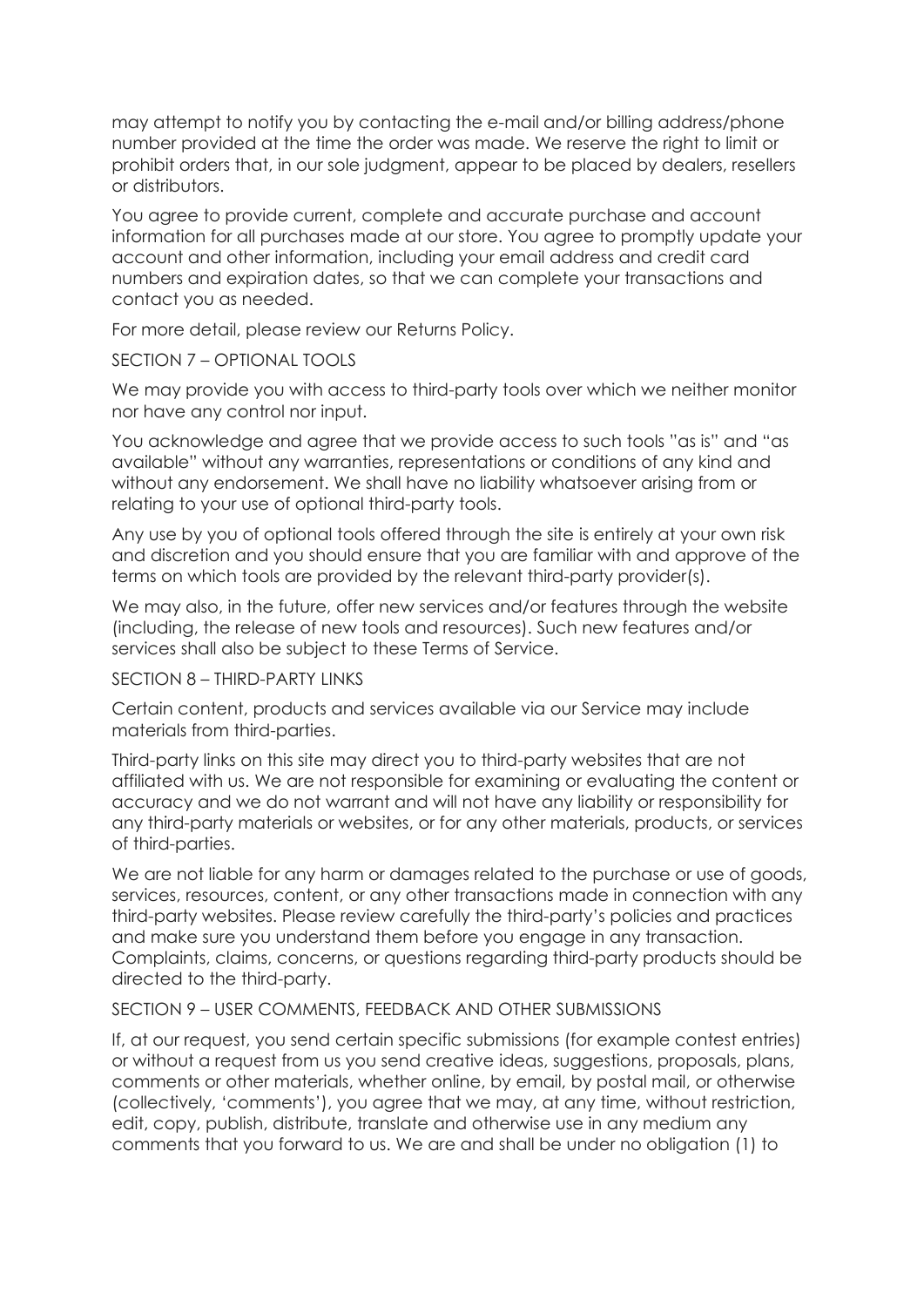maintain any comments in confidence; (2) to pay compensation for any comments; or (3) to respond to any comments.

We may, but have no obligation to, monitor, edit or remove content that we determine in our sole discretion are unlawful, offensive, threatening, libellous, defamatory, pornographic, obscene or otherwise objectionable or violates any party's intellectual property or these Terms of Service.

You agree that your comments will not violate any right of any third-party, including copyright, trademark, privacy, personality or other personal or proprietary right. You further agree that your comments will not contain libellous or otherwise unlawful, abusive or obscene material, or contain any computer virus or other malware that could in any way affect the operation of the Service or any related website. You may not use a false e-mail address, pretend to be someone other than yourself, or otherwise mislead us or third-parties as to the origin of any comments. You are solely responsible for any comments you make and their accuracy. We take no responsibility and assume no liability for any comments posted by you or any thirdparty.

### SECTION 10 – PERSONAL INFORMATION

Your submission of personal information through the store is governed by our Privacy Policy.

# SECTION 11 – ERRORS, INACCURACIES AND OMISSIONS

Occasionally there may be information on our site or in the Service that contains typographical errors, inaccuracies or omissions that may relate to product descriptions, pricing, promotions, offers, product shipping charges, transit times and availability. We reserve the right to correct any errors, inaccuracies or omissions, and to change or update information or cancel orders if any information in the Service or on any related website is inaccurate at any time without prior notice (including after you have submitted your order).

We undertake no obligation to update, amend or clarify information in the Service or on any related website, including without limitation, pricing information, except as required by law. No specified update or refresh date applied in the Service or on any related website, should be taken to indicate that all information in the Service or on any related website has been modified or updated.

# SECTION 12 – PROHIBITED USES

In addition to other prohibitions as set forth in the Terms of Service, you are prohibited from using the site or its content: (a) for any unlawful purpose; (b) to solicit others to perform or participate in any unlawful acts; (c) to violate any international, federal, provincial or state regulations, rules, laws, or local ordinances; (d) to infringe upon or violate our intellectual property rights or the intellectual property rights of others; (e) to harass, abuse, insult, harm, defame, slander, disparage, intimidate, or discriminate based on gender, sexual orientation, religion, ethnicity, race, age, national origin, or disability; (f) to submit false or misleading information; (g) to upload or transmit viruses or any other type of malicious code that will or may be used in any way that will affect the functionality or operation of the Service or of any related website, other websites, or the Internet; (h) to collect or track the personal information of others; (i) to spam, phish, pharm, pretext, spider, crawl, or scrape; (j) for any obscene or immoral purpose; or (k) to interfere with or circumvent the security features of the Service or any related website, other websites, or the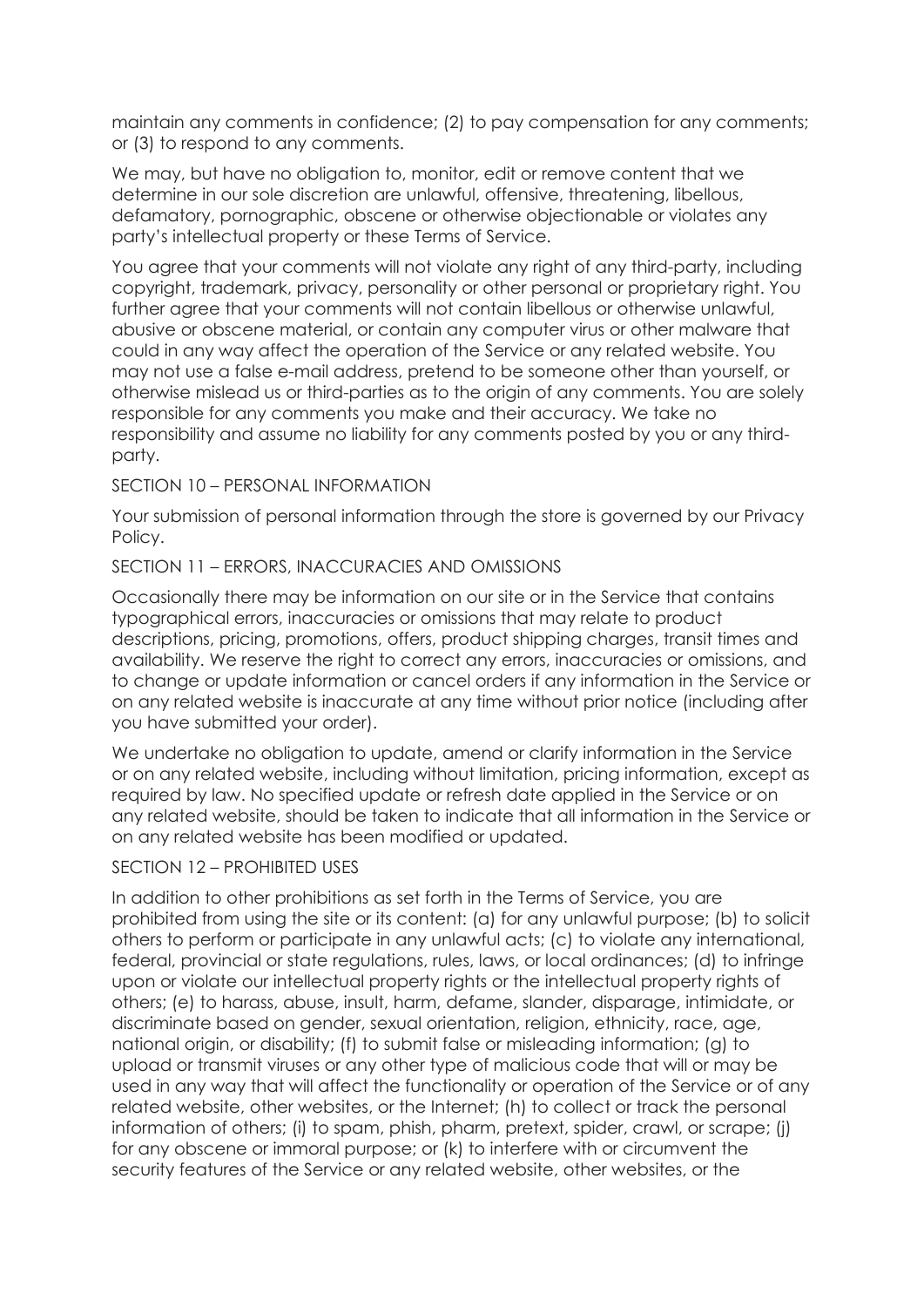Internet. We reserve the right to terminate your use of the Service or any related website for violating any of the prohibited uses.

SECTION 13 – DISCLAIMER OF WARRANTIES; LIMITATION OF LIABILITY

We do not guarantee, represent or warrant that your use of our service will be uninterrupted, timely, secure or error-free.

We do not warrant that the results that may be obtained from the use of the service will be accurate or reliable.

You agree that from time to time we may remove the service for indefinite periods of time or cancel the service at any time, without notice to you.

You expressly agree that your use of, or inability to use, the service is at your sole risk. The service and all products and services delivered to you through the service are (except as expressly stated by us) provided, to the extent applicable by Australian Consumer Law, is 'as is' and 'as available' for your use, without any representation, warranties or conditions of any kind, either express or implied, including all implied warranties or conditions of merchantability, merchantable quality, fitness for a particular purpose, durability, title, and non-infringement.

In no case shall Inception Training, our directors, officers, employees, affiliates, agents, contractors, interns, suppliers, service providers or licensors be liable for any injury, loss, claim, or any direct, indirect, incidental, punitive, special, or consequential damages of any kind, including, without limitation lost profits, lost revenue, lost savings, loss of data, replacement costs, or any similar damages, whether based in contract, tort (including negligence), strict liability or otherwise, arising from your use of any of the service or any products procured using the service, or for any other claim related in any way to your use of the service or any product, including, but not limited to, any errors or omissions in any content, or any loss or damage of any kind incurred as a result of the use of the service or any content (or product) posted, transmitted, or otherwise made available via the service, even if advised of their possibility. Because some states or jurisdictions do not allow the exclusion or the limitation of liability for consequential or incidental damages, in such states or jurisdictions, our liability shall be limited to the maximum extent permitted by law.

### SECTION 14 – INDEMNIFICATION

You agree to indemnify, defend and hold harmless Inception Training and our parent, subsidiaries, affiliates, partners, officers, directors, agents, contractors, licensors, service providers, subcontractors, suppliers, interns and employees, harmless from any claim or demand, including reasonable attorneys' fees, made by any third-party due to or arising out of your breach of these Terms of Service or the documents they incorporate by reference, or your violation of any law or the rights of a third-party.

### SECTION 15 – SEVERABILITY

In the event that any provision of these Terms of Service is determined to be unlawful, void or unenforceable, such provision shall nonetheless be enforceable to the fullest extent permitted by applicable law, and the unenforceable portion shall be deemed to be severed from these Terms of Service, such determination shall not affect the validity and enforceability of any other remaining provisions.

SECTION 16 – TERMINATION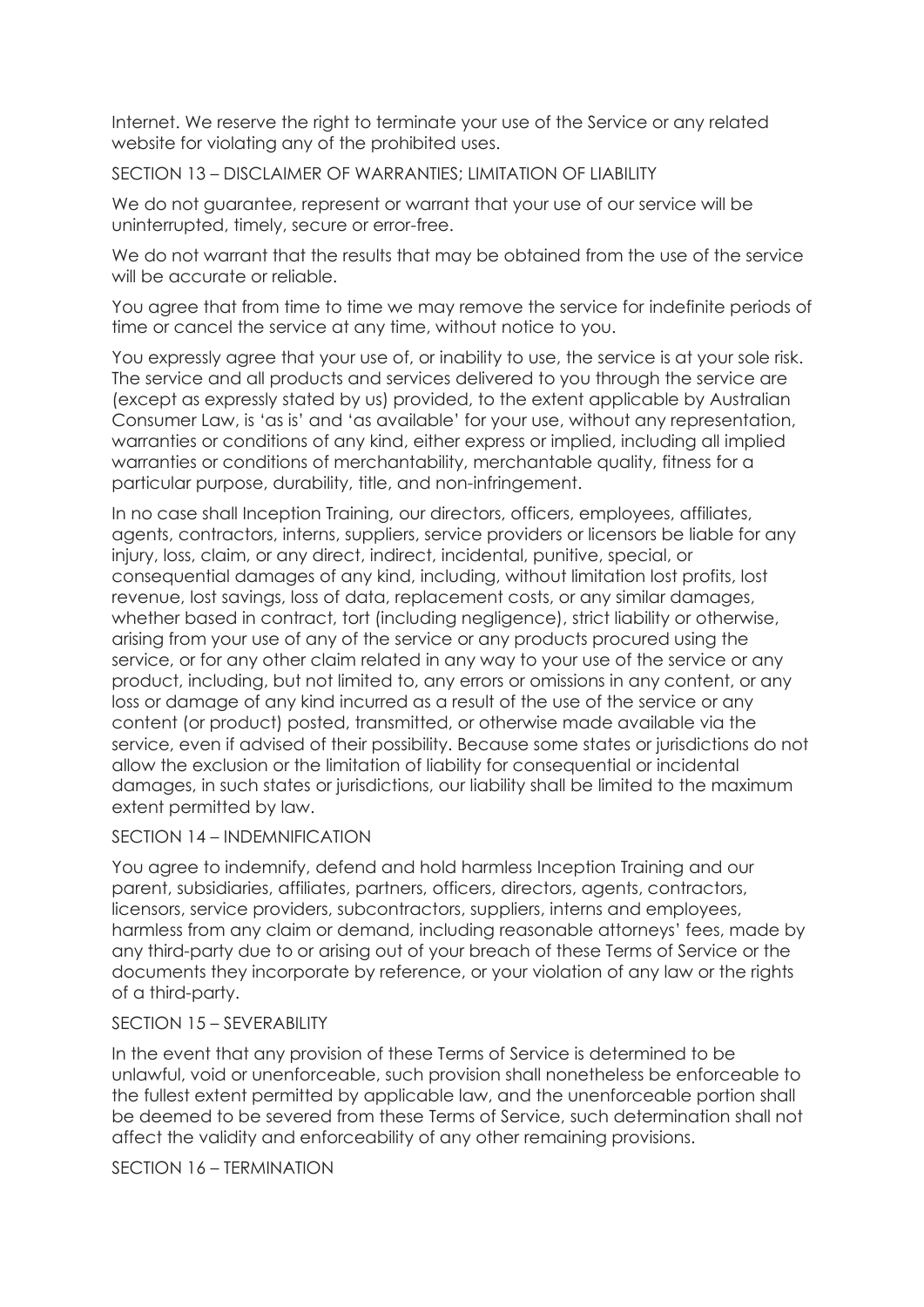The obligations and liabilities of the parties incurred prior to the termination date shall survive the termination of this agreement for all purposes.

These Terms of Service are effective unless and until terminated by either you or us. You may terminate these Terms of Service at any time by notifying us that you no longer wish to use our Services, or when you cease using our site.

If in our sole judgment you fail, or we suspect that you have failed, to comply with any term or provision of these Terms of Service, we also may terminate this agreement at any time without notice and you will remain liable for all amounts due up to and including the date of termination; and/or accordingly may deny you access to our Services (or any part thereof).

### SECTION 17 – ENTIRE AGREEMENT

The failure of us to exercise or enforce any right or provision of these Terms of Service shall not constitute a waiver of such right or provision.

These Terms of Service and any policies or operating rules posted by us on this site or in respect to The Service constitutes the entire agreement and understanding between you and us and govern your use of the Service, superseding any prior or contemporaneous agreements, communications and proposals, whether oral or written, between you and us (including, but not limited to, any prior versions of the Terms of Service).

Any ambiguities in the interpretation of these Terms of Service shall not be construed against the drafting party.

#### SECTION 18 – GOVERNING LAW

These Terms of Service and any separate agreements whereby we provide you Services shall be governed by and construed in accordance with the laws of Queensland, Australia.

### SECTION 19 – CHANGES TO TERMS OF SERVICE

You can review the most current version of the Terms of Service at any time at this page.

We reserve the right, at our sole discretion, to update, change or replace any part of these Terms of Service by posting updates and changes to our website. It is your responsibility to check our website periodically for changes. Your continued use of or access to our website or the Service following the posting of any changes to these Terms of Service constitutes acceptance of those changes.

# SECTION 20 – CONTACT INFORMATION

Questions about the Terms of Service should be sent to us at hello@freediploma.com.au.

### Returns Policy

**GENERAL** 

Our policy lasts 30 days. If 30 days have gone by since your purchase, unfortunately we can't offer you a refund or exchange.

To be eligible for a return, your item must be unused and in the same condition that you received it. It must also be in the original packaging.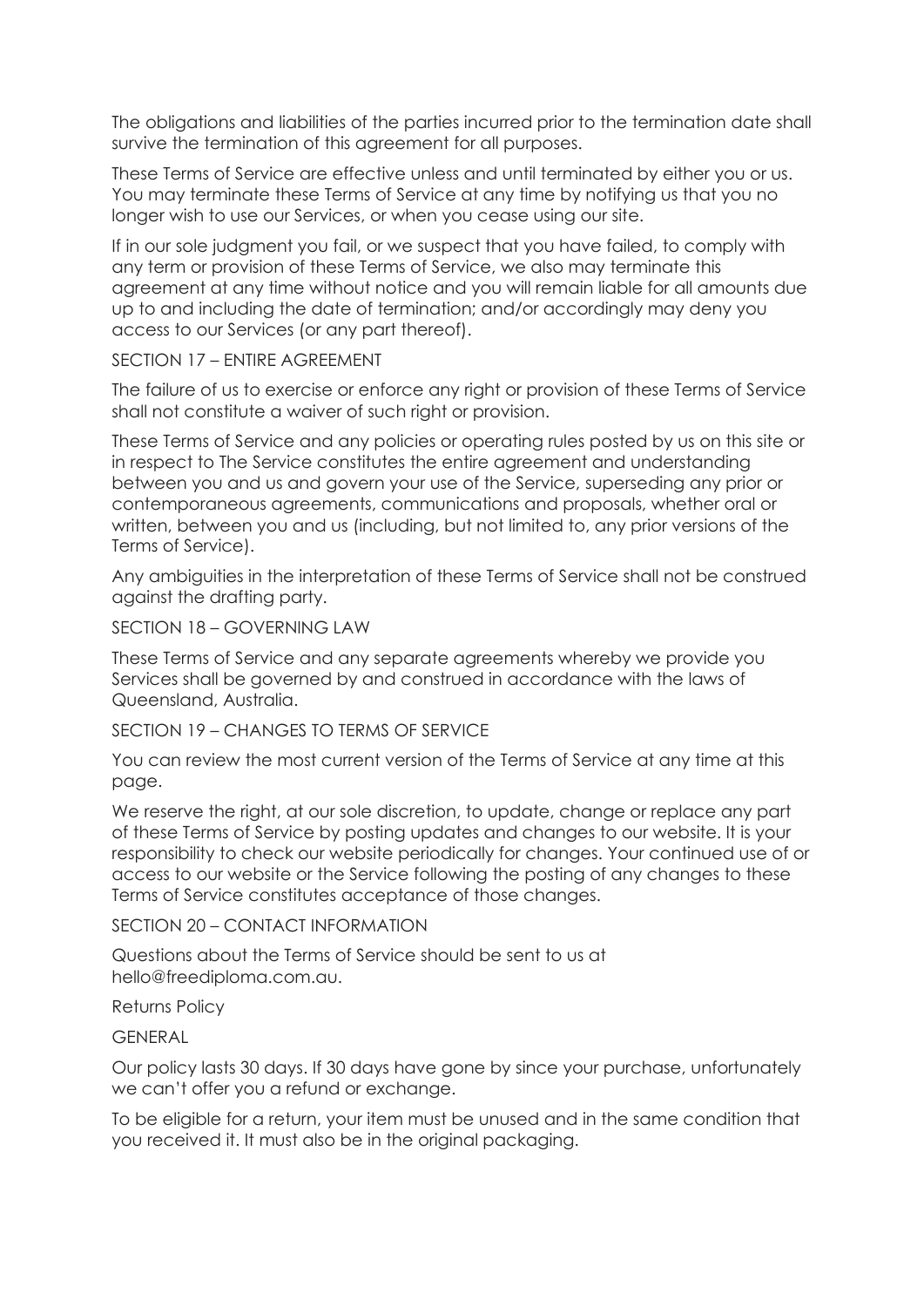Several types of goods are exempt from being returned. Perishable goods such as food, flowers, newspapers or magazines cannot be returned. We also do not accept products that are intimate or sanitary goods, hazardous materials, or flammable liquids or gases.

Additional non-returnable items:

Gift cards

Downloadable files or software products

Online service subscriptions (that include, for example, courses, seminars and streams)

Some health and personal care items

To complete your return, we require a receipt or proof of purchase.

Please do not send your purchase back to the manufacturer.

There are certain situations where only partial refunds are granted: (if applicable)

Book with obvious signs of use

CD, DVD, VHS tape, software, video game, cassette tape, or vinyl record that has been opened.

Any item not in its original condition, is damaged or missing parts for reasons not due to our error.

Any item that is returned more than 30 days after delivery

Subject to any express statement to the contrary, our Returns Policy is limited to the fullest extent as applicable under Australian Consumer Law.

### REFUNDS

Once your return is received and inspected, we will send you an email to notify you that we have received your returned item. We will also notify you of the approval or rejection of your refund.

If you are approved, then your refund will be processed, and a credit will automatically be applied to your credit card or original method of payment, within a certain amount of days.

LATE OR MISSING REFUNDS

If you haven't received a refund yet, first check your bank account again.

Then contact your credit card company, it may take some time before your refund is officially posted.

Next contact your bank. There is often some processing time before a refund is posted.

If you've done all of this and you still have not received your refund yet, please contact us at hello@freediploma.com.au.

### SALE ITEMS

Only regular priced items may be refunded, unfortunately sale items cannot be refunded.

# *EXCHANGES*